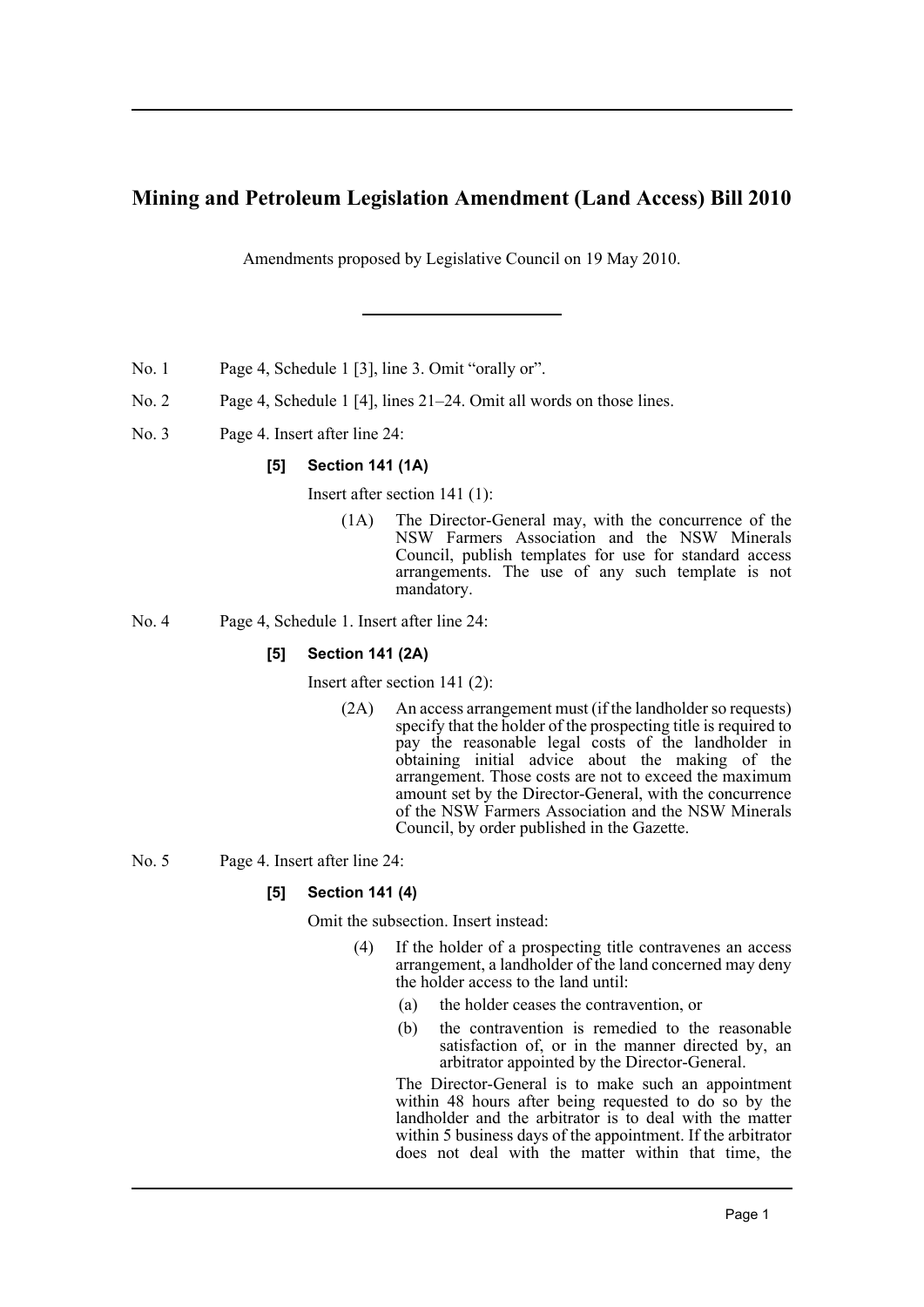landholder may deny the holder of the prospecting title access to the land until such time as the matter is determined by the arbitrator.

- No. 6 Page 4, Schedule 1 [5], line 28. Omit "(either orally or in writing and either". Insert instead "in writing (either".
- No. 7 Page 5, Schedule 1. Insert after line 2:

#### **[6] Section 142A**

Insert after section 142:

#### **142A Notice to mortgagees of making of access arrangements**

- (1) Within 14 days after an access arrangement is agreed between a landholder and the holder of a prospecting title, the holder is to serve notice of the making of the arrangement on each person (other than that landholder) who is identified in any register or record kept by the Registrar-General as a person having an interest as mortgagee in the land concerned.
- (2) Notice is not required to be served on a mortgagee under this section:
	- (a) if the mortgagee has been given a copy of the written notice referred to in section 142 to the landholder of the intention to obtain the access arrangement, or
	- (b) if the landholder with whom the access arrangement was made is not the mortgagor.
- (3) If notice is required to be served on a mortgagee under this section, the access arrangement does not come into force until the end of the period of 14 days after the notice is served, unless the holder of the prospecting title has reasonable cause to believe that the mortgagee is not a mortgagee in possession of the land concerned.
- (4) The requirement imposed by this section on the holder of a prospecting title is taken to be a condition of the prospecting title.
- (5) This section applies only to access arrangements made after the commencement of this section.

**Note.** If the person is a mortgagee in possession of the land, an access arrangement with that person is also required under section 140 before prospecting operations may be carried out on the land.

- No. 8 Page 5, Schedule 1 [7], line 20. After "Court" insert "if the arrangement was determined by a court or an arbitrator".
- No. 9 Page 6, Schedule 1 [7], line 8. Omit "7 days". Insert instead "28 days".
- No. 10 Page 6, Schedule 1 [7], proposed section 158 (5) (c), line 17. Omit "28 days". Insert instead "60 days".
- No. 11 Page 6, Schedule 1 [7], lines 27–36. Omit all words on those lines.
- No. 12 Page 8, Schedule 1 [13]. Insert after line 5: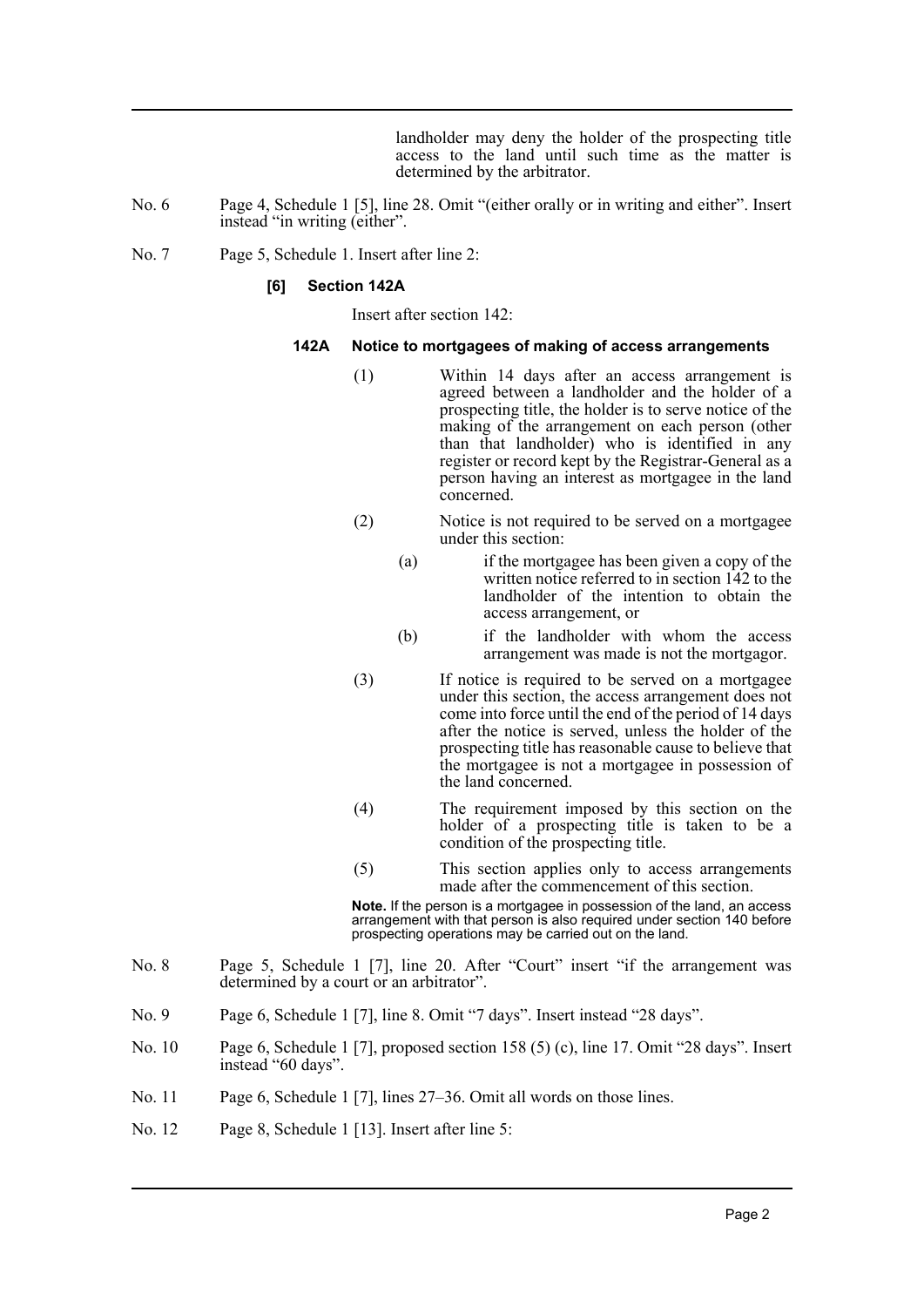- (3) Any amendment made by the amending Act that requires the agreement for an access arrangement to be in writing does not affect the operation of any access arrangement, in force immediately before the commencement of that amendment, that was agreed to orally.
- No. 13 Page 8, Schedule 1 [13], lines 8–16. Omit all words on those lines.
- No. 14 Page 11, Schedule 3 [3], line 8. Omit "orally or".
- No. 15 Page 11, Schedule 3 [4], lines 24–27. Omit all words on those lines.
- No. 16 Page 11. Insert after line 27:

## **[5] Section 69D (1A)**

Insert after section 69D (1):

- (1A) The Director-General may, with the concurrence of the NSW Farmers Association and the NSW Minerals Council, publish templates for use for standard access arrangements. The use of any such template is not mandatory.
- No. 17 Page 11, Schedule 1. Insert after line 27:

# **[5] Section 69D (2A)**

Insert after section 69D (2):

- (2A) An access arrangement must (if the landholder so requests) specify that the holder of the prospecting title is required to pay the reasonable legal costs of the landholder in obtaining initial advice about the making of the arrangement. Those costs are not to exceed the maximum amount set by the Director-General, with the concurrence of the NSW Farmers Association and the NSW Minerals Council, by order published in the Gazette.
- No. 18 Page 11. Insert after line 27:

## **[5] Section 69D (4)**

Omit the subsection. Insert instead:

- (4) If the holder of a prospecting title contravenes an access arrangement, a landholder of the land concerned may deny the holder access to the land until:
	- (a) the holder ceases the contravention, or
	- (b) the contravention is remedied to the reasonable satisfaction of, or in the manner directed by, an arbitrator appointed by the Director-General.

The Director-General is to make such an appointment within 48 hours after being requested to do so by the landholder and the arbitrator is to deal with the matter within 5 business days of the appointment. If the arbitrator does not deal with the matter within that time, the landholder may deny the holder of the prospecting title access to the land until such time as the matter is determined by the arbitrator.

No. 19 Page 11, Schedule 3 [5], line 31. Omit "(either orally or in writing and either". Insert instead "in writing (either".